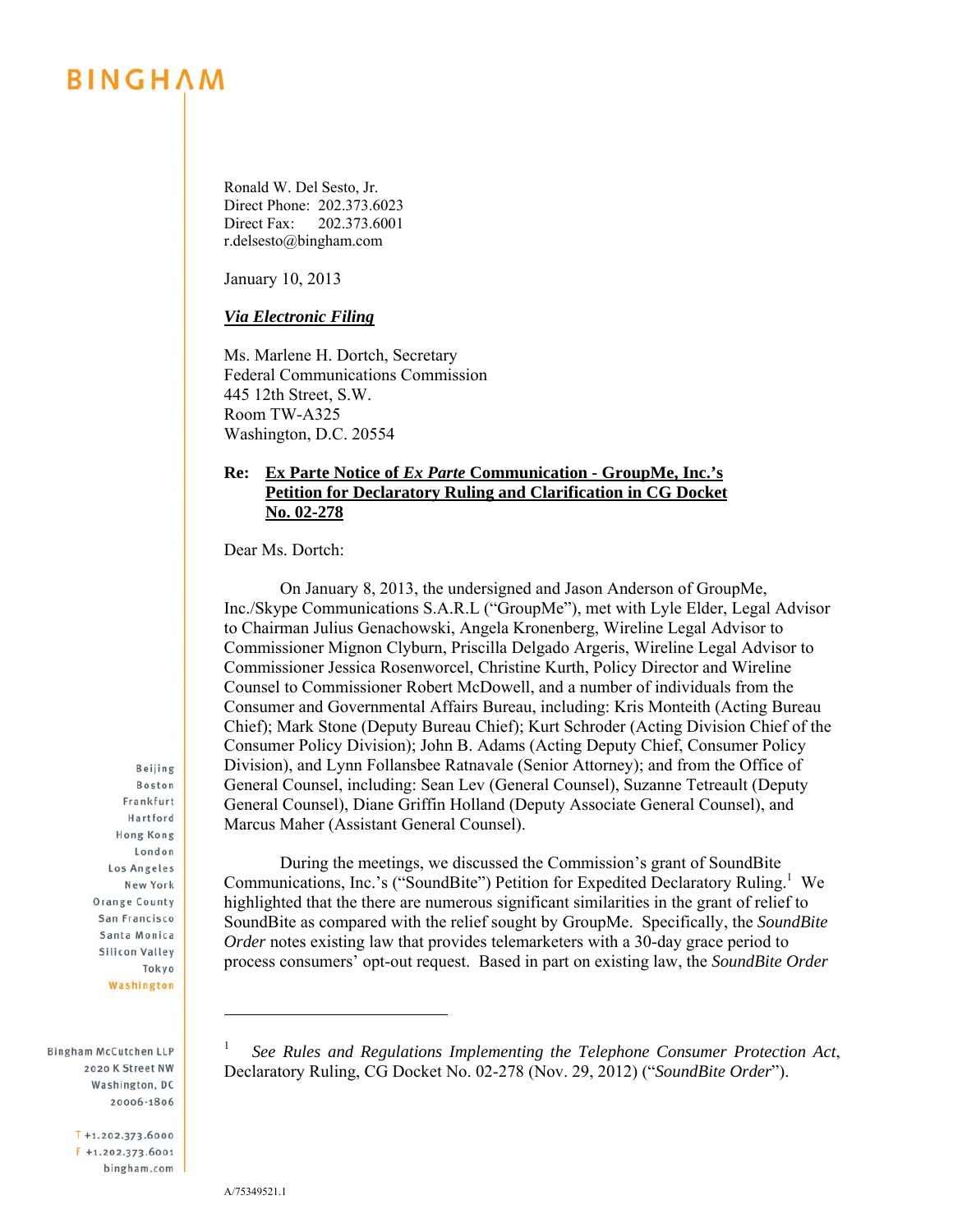Ms. Marlene H. Dortch January 10, 2013 Page 2

establishes a grace period applicable to the sending of a one-time confirmatory opt-out text message.

 As detailed in comments filed by GroupMe, the Commission's do-not-call rules include an exception where a telemarketer has a "personal relationship" with the called party.<sup>2</sup> The Commission found that where a telemarketer has a "personal relationship" with the called party, the telemarketer can place a call even if the called party is on the do-not-call list. The Commission rightfully determined that calls made by parties that have a "personal relationship" with the called party do not have the "two most common sources of consumer frustration associated with telephone solicitations − high volume and unexpected solicitations  $[.]^{3}$  GroupMe's request for clarification that it can rely on intermediary consent for non-telemarketing, informational, or administrative text messages is a narrower exception than that provided for in the Commission's existing telemarketing rules as it would only allow for intermediary consent where: (1) the party representing that they have consent from the recipient of a text message must have a "personal relationship" with that party; and (2) it would only allow for sending noncommercial text messages.<sup>4</sup>

 The *SoundBite Order* considered the record established by Congress in enacting the Telephone Consumer Protection Act ("TCPA"). The record demonstrated the need for legislation in order to protect consumers from privacy intrusions associated with prerecorded, one-way, generic commercial speech. Also, the TCPA elimiated public safety disruptions caused by auto-dialers randomly or sequentially placing calls to telephone numbers indiscriminately including calls to lines used by emergency service personnel.

 GroupMe's service is in the antithesis of one-way, generic, commercial speech. Instead, it is a social media tool that leverages the power of text messaging allowing for personal discourse among a group of people that share something in common.<sup>5</sup> Moreover the text messages triggered by a group creator are non-commercial, informational and administrative text messages. There are no privacy intrusions caused by such messages. Additionally, GroupMe's service and software does not allow for random or sequential

l

<sup>2</sup> *See, e.g.,* Reply Comments of GroupMe, 02-278, at 19- 20 (Sept. 10, 2012); Comments of GroupMe, 02-278, at 7-8 (Nov. 15, 2012) (filed in connection with the Cargo Airline Assoc. Pet'n).

<sup>3</sup> *See Rules and Regulations Implementing the Telephone Consumer Protection Act*, Docket No. 02-278, Report and Order, 18 FCC Rcd 14014, 14045; 47 C.F.R. § 64.1200(c)(2)(iii).

<sup>4</sup> *See* Reply Comments of GroupMe, 02-278, at 19- 20 (Sept. 10, 2012).

<sup>5</sup> *See* Comments of GroupMe, 02-278, at 9-14 (Aug. 30, 2012).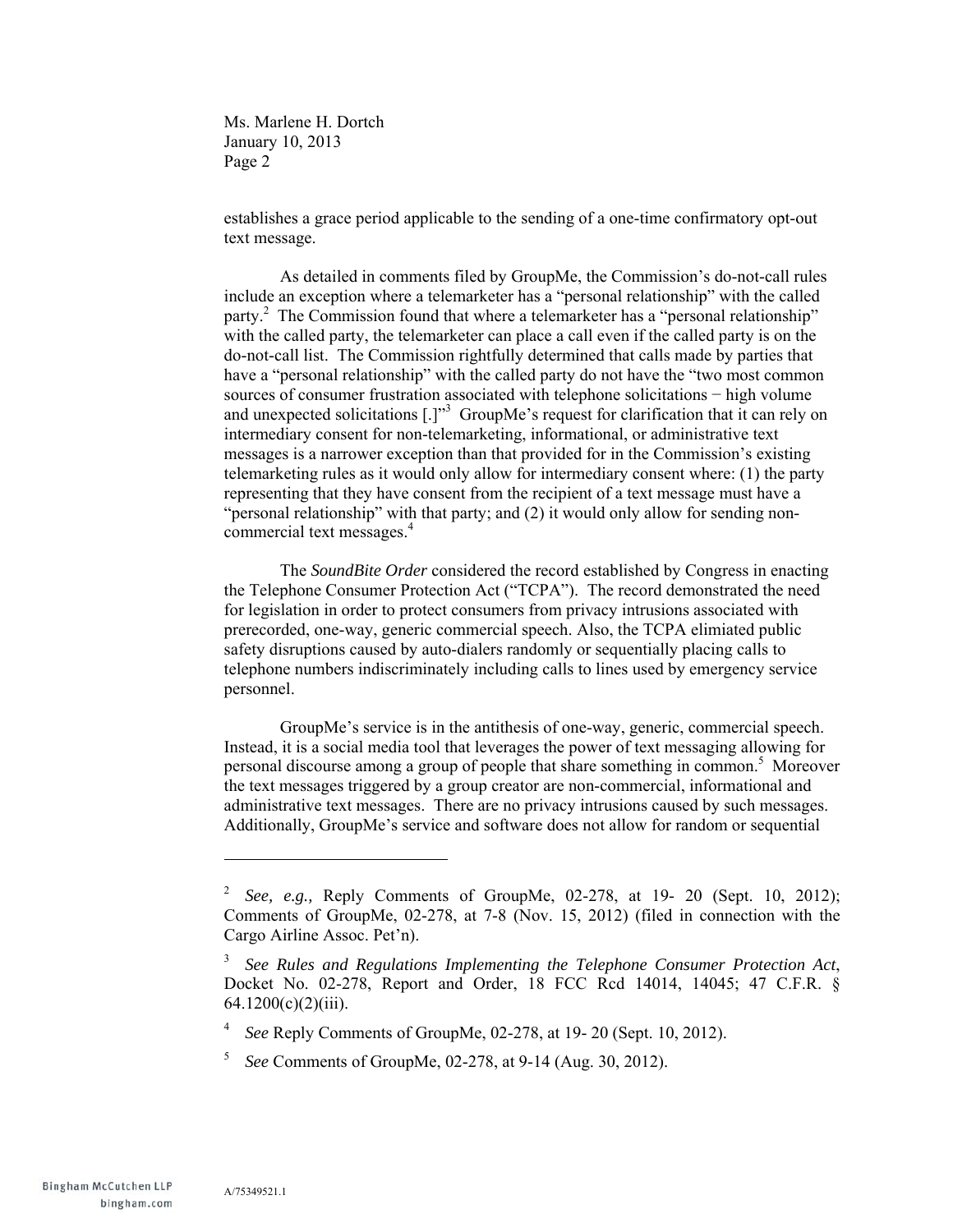Ms. Marlene H. Dortch January 10, 2013 Page 3

dialing. In fact, the system is not even capable of sending a text message to every member of a GroupMe group. Instead, GroupMe's text messages are triggered by a group creator where the group creator determines the members of the group. Accordingly, the policy justifications that informed Congress' passage of the TCPA are inapplicable to GroupMe's offering.

 The Commission engaged in a cost/benefit analysis in the *SoundBite Order* finding that if there are any incremental costs associated with one-time confirmatory optout text messages, such costs are outweighed by the consumer benefits associated with the practice.<sup>6</sup> The Commission also highlighted that many wireless providers offer unlimited text messaging plans and that many consumers subscribe to such plans.<sup>7</sup> The same is true of GroupMe.

 GroupMe is an immensely popular service particularly with younger Americans. GroupMe is an innovative offering that works on all mobile devices, feature phones and smartphones alike, allowing those that do not purchase more expensive wireless devices to participate in the service. $8$  In relying on the SMS platform for message delivery the service allows those that do not purchase more expensive data plans to participate in group discussions. GroupMe has emerged as an important social media tool relied on by police officers, emergency workers, support groups, students, friends and family members.<sup>9</sup> To the extent that there are any incremental costs associated with the receipt of text messages triggered by group creators, and in most cases there are none, the benefits of the service outweigh such minimal costs.

 Finally, we briefly addressed Revolution Messaging, LLC's Petition for an Expedited Clarification and Declaratory Ruling. GroupMe recommends that the Commission clarify the scope of the TCPA, both with respect to the intermediary consent issue and the definition of an automatic telephone dialing system, prior to extending any of the TCPA's provisions to other kinds of messaging services. As the record in this docket makes clear, the proliferation of litigation concerning the TCPA is stifling

l

8 GroupMe also offers a free application that users can download and use either on smartphones or computers to participate in GroupMe groups free from carriers' text messaging charges to the extent there are any.

9 *See* http://blog.groupme.com/tagged/stories (visited Jan. 9, 2013) (displaying uses of the service submitted by wide diversity of users); Ex Parte Letter from Ronald W. Del Sesto, Jr., counsel for GroupMe, to Marlene H. Dortch, Secretary, FCC, CG Docket No. 02-278, at Attachment 1, pages 5, 10 (detailing uses of the service by different user groups).

<sup>6</sup> *See SoundBite Order*, at ¶10.

<sup>7</sup> *See id.*, at ¶10 n.45.